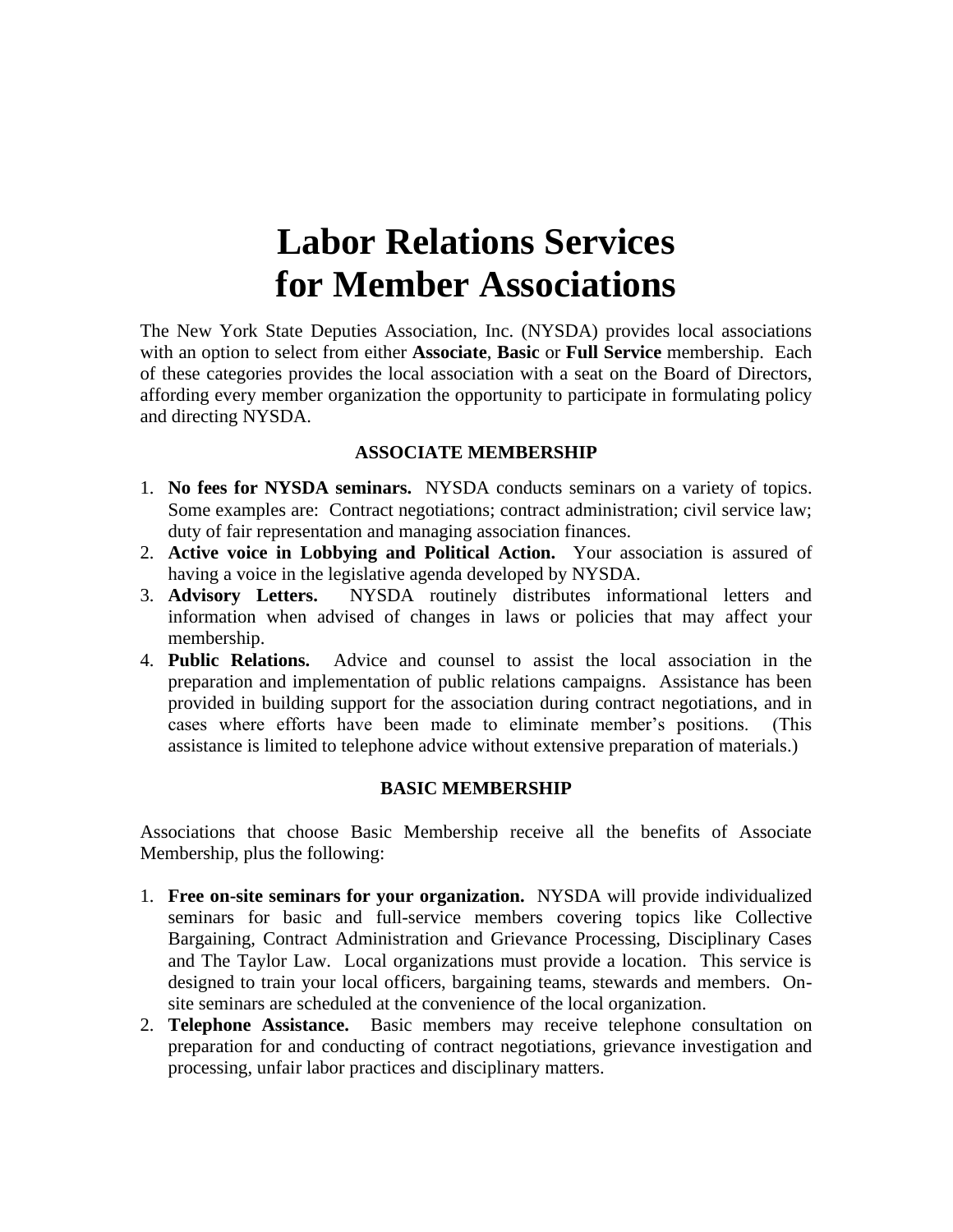NYSDA Labor Relations Services Page 2

- 3. **Web Page.** Basic and full-service members are entitled to a unit page at the NYSDA website. Member associations need only submit the material they wish posted (e.g. Meeting notices, tentative agreements, contracts, informational bulletins) and a NYSDA representative will maintain the page.
- 4. **Contract Services.** Basic members receive a discounted rate on hourly contract services for collective bargaining, grievance and disciplinary investigations and litigation, and other labor services.

## **FULL SERVICE MEMBERSHIP**

Associations that choose Full-Service Membership receive all the benefits of Associate and Basic Membership, plus the following:

- 1. **Contract Negotiations.** Our professional will work directly with your association's negotiating team to prepare for contract negotiations. He will conduct the negotiations through all phases up to, and including, legislative determination or interest arbitration.
- 2. **Improper Practices.** Should the need arise to file or defend against an improper practice charge, we will provide the assistance that you need, including sending a representative to all PERB appearances. *In complex cases, the local association may be advised to retain counsel for representation.*
- 3. **Grievance advice and analysis.** We will counsel your association and assist in the investigation and processing of grievances, including helping with preparation of written grievances.
- 4. **Grievance Arbitration.** NYSDA will prepare and present your case before an arbitrator. This includes assessment of the need to arbitrate, presentation of the case, and preparation of briefs. *The local association will be responsible for additional costs including but not limited to, fees and expenses for arbitrators, stenographers, etc.*
- *5.* **Discipline Cases.** NYSDA will represent your members in disciplinary matters including Section 75 hearings and arbitrations. *The local association will be responsible for additional costs including but not limited to, fees and expenses for arbitrators, stenographers, etc.*
- *6.* **Employer Meetings.** If requested, we will have a representative participate in meetings with your employer to assist in developing and maintaining an effective Union-Employer relationship.
- *7.* **Conflicts.** *If there is a conflict between individual union members in a disciplinary or grievance case, NYSDA will represent only one individual. The local association shall designate the person to be represented by NYSDA. NYSDA will not be responsible for costs associated with representation for additional grievants.*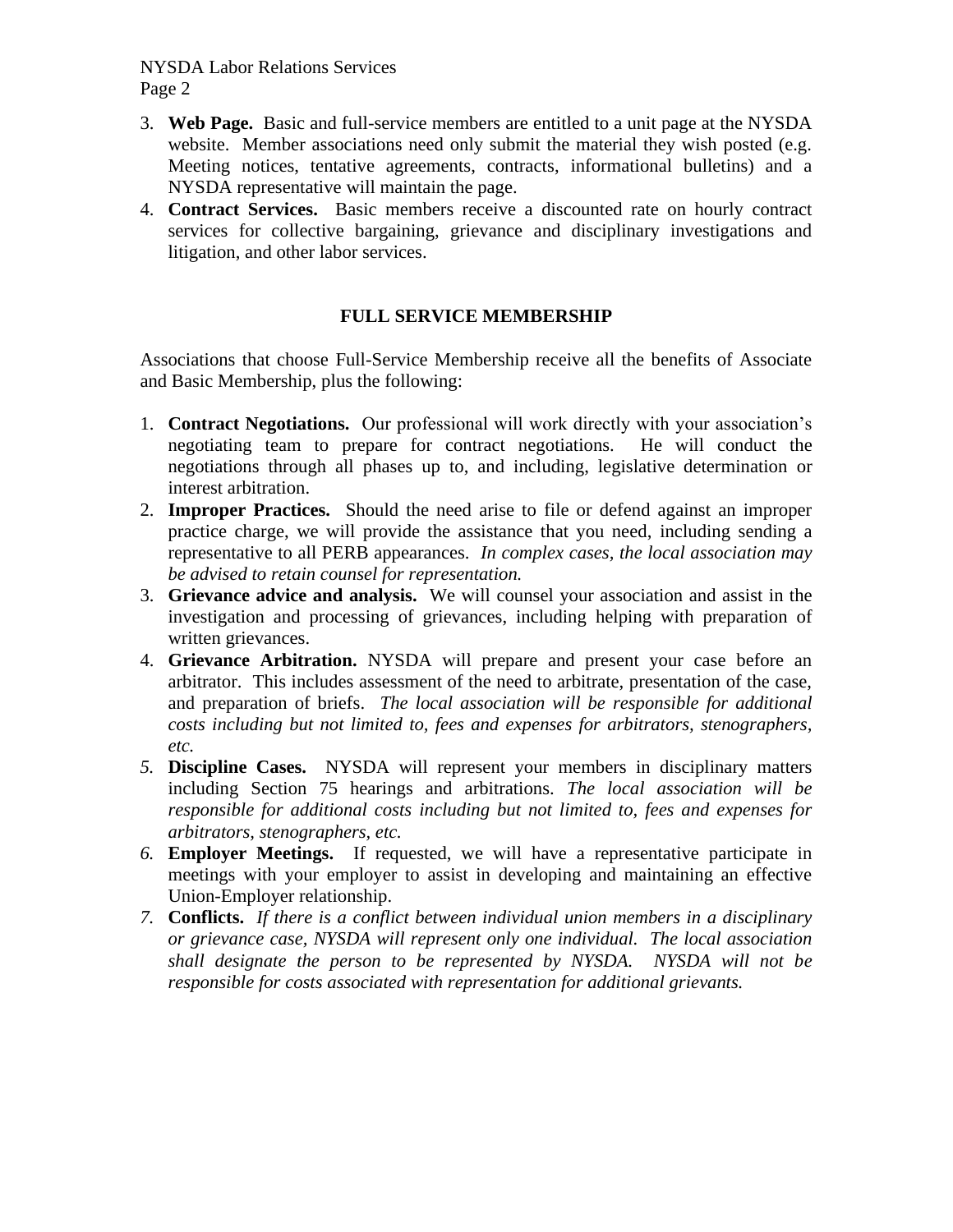### **GENERAL CONDITIONS**

**Membership Fees.** The annual fees are based on level of service chosen. The rates are:

**Associate Membership:** \$500 flat rate per calendar year or portion thereof

**Basic Membership:** \$20 per member per calendar year, with a maximum amount of \$2000.

**Full-Service Membership:** \$125 per member per calendar year.

If an association joins as a full-service or basic member during a calendar year, the association is charged  $1/12<sup>th</sup>$  of the annual fee for each month or portion thereof remaining in the year. (Does not apply to Associate Membership.)

**Payment of Membership Fees.** For those Associations selecting the Associate and Basic Membership, fees are due upon the return of the signed agreement. Associations selecting Full-Service Membership may pay their fees quarterly. Membership is renewed annually on or about January 1. NYSDA will mail an invoice for membership fees.

**Modification or Termination of Services.** Associations may elect to change membership levels, though we ask that full service members remain at full service status for the term of any contract negotiated with NYSDA assistance. An association may also choose not to renew its membership, and NYSDA retains the right to refuse to renew membership. If an association chooses to increase its level of service during a calendar year, it will only be responsible for paying  $1/12<sup>th</sup>$  of the difference between Basic and Full Service per month or portion thereof remaining in the calendar year. If an association chooses to decrease or terminate its membership during a calendar year, the NYSDA Executive Board will make a determination on the amount of reimbursement, if any, based upon the services received by the association during its period of membership at the Full Service level.

**Non-payment of Fees.** An association over 30 days in arrears on its fees may be denied membership services until such time as all overdue fees are paid. If the Association had chosen Full-Service membership, non-payment or failure to renew shall be treated as a termination of services and shall be resolved in the manner described above.

**Independence.** NYSDA provides only support services. The local association retains complete independence and control of its affairs. NYSDA will offer counsel and advice, but the final decisions on matters involving the association (e.g. whether to take a grievance to arbitration; acceptability of a settlement) are solely the decision of the local association.

**Adjustment of Fees and Services.** The Executive Board of NYSDA will periodically review the fees, expenses and range of services provided for all participating associations. The Executive Board may adjust fees and services as needed. The annual fee structure may be adjusted based upon the experiences of all participating associations.